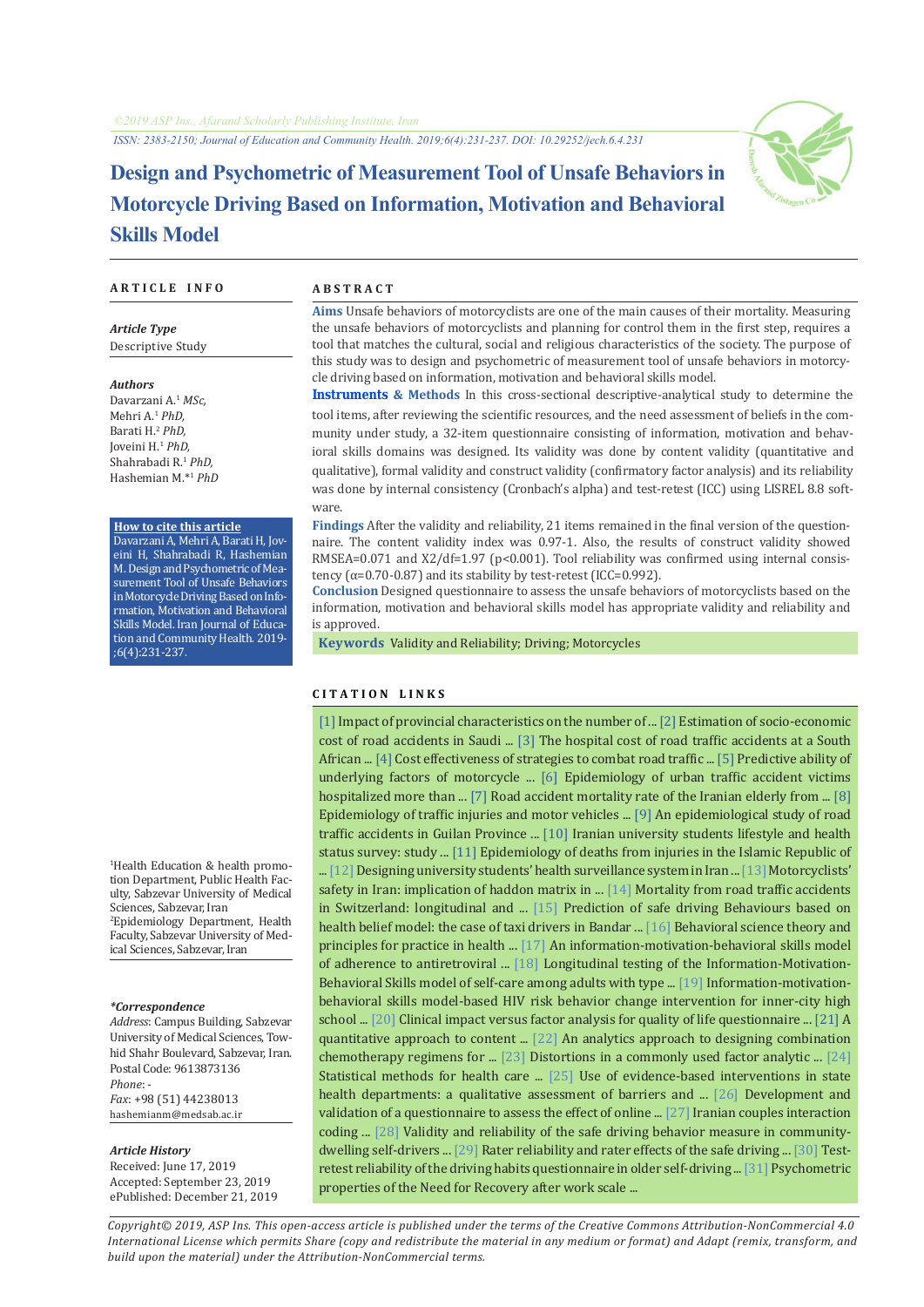طراحی و روانسنجی ابزار سنجش رفتارهای ناایمن رانندگی با موتورسیکلت براساس مدل اطلاعات، انگیزش و مهارتهای رفتار ی

## ابوالفضل داورزنی **MSc**

گروه آموزش بهداشت و ارتقای سلامت، دانشکده بهداشت، دانشگاه علوم پزشکی سبزوار، سبزوار، ایران

## علی مهر ی **PhD**

گروه آموزش بهداشت و ارتقای سلامت، دانشکده بهداشت، دانشگاه علوم پزشکی سبزوار، سبزوار، ایران

## حدیث براتی **PhD**

گروه اپیدمیولوژی، دانشکده بهداشت، دانشگاه علوم پزشکی سبزوار، سبزوار، ایران حمید جوینی **PhD**

گروه آموزش بهداشت و ارتقای سلامت، دانشکده بهداشت، دانشگاه علوم پزشکی سبزوار، سبزوار، ایران

## رضا شهرآبادی **PhD**

گروه آموزش بهداشت و ارتقای سلامت، دانشکده بهداشت، دانشگاه علوم پزشکی سبزوار، سبزوار، ایران

## **PhD** \* معصومه هاشمیان

گروه آموزش بهداشت و ارتقای سلامت، دانشکده بهداشت، دانشگاه علوم پزشکی سبزوار، سبزوار، ایران

## چکيده

اهداف: رفتارهای ناایمن موتورسواران یکی از علل اصلی مرگومیر آنان است. سنجش رفتارهای ناایمن موتورسواران و برنامهریزی در جهت کنترل آن در گام نخست نیازمند ابزاری است که با ویژگیهای فرهنگی، اجتماعی و مذهبی جامعه منطبق باشد. این پژوهش با هدف طراحی و روانسنجی ابزار سنجش رفتارهای ناایمن رانندگی با موتورسیکلت براساس مدل اطلاعات، انگیزش و مهارتهای رفتاری انجام شد.

مواد و روشها: در این مطالعه توصیفی- تحلیلی از نوع مقطعی برای تعیین گویههای ابزار، پس از بررسی منابع علمی و نیازسنجی اعتقادات در جامعه مورد بررسی، پرسشنامه ۳۲آیتمی شامل ابعاد اطلاعات، انگیزش و مهارتهای رفتاری طراحی شد که روایی آن از طریق روایی محتوی (کمی و کیفی)، روایی صوری و روایی سازه (تحلیل عامل تاییدی) و پایایی آن به روش همسانی درونی (آلفای کرونباخ) و بازآزمایی با استفاده از نرمافزار لیزرل ۸/۸ مورد تایید قرار گرفت.

یافتهها: پس از طی مراحل روايی و پايايی پرسشنامه، ۲۱ سئوال باقی ماند. مقدار شاخص روايی محتوایی بین ۰/۹۷-۱ به دست آمد. همچنین نتایج بررسی را 2X روایی سازه با استفاده از تحلیل عامل تاییدی ۰/۰۷۱=RMSEA و ۱/۹۷=df/ نشان داد (۰/۰۰۱>p(. پایایی ابزار با استفاده از همسانی درونی (۰/۷۰-۰/۸۷=α (و ثبات آن از طریق آزمون مجدد (۰/۹۹۲=ICC (به دست آمد.

**نتیجهگیری:** پرسشنامه طراحیشده برای سنجش رفتارهای ناایمن موتورسواران براساس مدل اطلاعات، انگیزش و مهارتهای رفتاری، از روایی و پایایی مناسب برخوردار بوده و مورد تایید است.

کلیدواژهها: روایی و پایایی، رانندگی، موتورسیکلت

تاريخ دريافت: ۱۳۹۸/۳/۲۷ تاريخ پذيرش: ۱۳۹۸/۷/۱ hashemianm@medsab.ac.ir :نويسنده مسئول

## مقدمه

حوادث ترافیکی از علل عمده مرگ در سراسر جهان است. براساس گزارش سازمان بهداشت جهانی در سال ۲۰۰۹ و ۲۰۱۳، سالانه بیش از یکمیلیون نفر در نتیجه حوادث ترافیکی جان خود را از دست میدهند و هر سال بین ۲۰ تا ۵۰میلیون نفر بهدلیل سوانح رانندگی آسیب میبینند. تصادفات در حال حاضر هشتمین علت مرگومیر در جهان و علت اصلی مرگ در جوانان ۱۵ تا ۲۹ساله هستند که پیشبینی میشود تا سال ۲۰۳۰ مرگومیر ناشی از حوادث ترافیکی، ینجمین علت مرگ در جهان خواهد بود<sup>[1]</sup>. تصادفات جادهای نهتنها تعداد تلفات یا آسیبدیدگیها را افزایش میدهد، بلکه موجب خسارتهای مالی به دولت میشود<sup>[2]</sup>. بیش از ۸۵٪ نرخ مرگومیر جهانی از حوادث ترافیکی در جهان، در کشورهای در حال توسعه رخ میدهد<sup>[3]</sup> که علت آنها با یکی از دلایل افزایش سریع تعداد وسایل نقلیه موتوری، افزایش خطر ابتلا به عوامل خطرزا مانند سرعت و مصرف الکل، مقررات ناکافی برای ایمنی جاده و ساختار بهداشت عمومی ناکارآمد، همراه است<sup>[4]</sup>. ایران با این که جمعیت کمتر از ۱٪ جمعیت کل جهان را دارا است[5]، ولی بیش از %۲٫۵ حوادث ترافیکی جهان در آن رخ میدهد. اگر چه در سالهای اخیر تلفات جادهای در ایران کاهش یافته است، اما هنوز بهعنوان سومین علت . [6] مرگومیر پس از بیماریهای قلبی- عروقی و سکته مغزی است همچنین گزارشات نشان میدهد که مرگومیر ناشی از حوادث جادهای در ایران ۲۰برابر بیشتر از میانگین حوادث جهانی است[7]. بیشترین سن مرگومیر در جوانان در سنین ۱۵ تا ۲۹ سال است که بیشتر در بین مردان جوان<sup>[8]</sup> رخ میدهد، درنتیجه عوارض جبرانناپذیری به این قشر فعال جامعه وارد میشود[9]. جمعیت جوانان بین ۱۵ تا ۲۹ سال در ایران، ۲۴میلیون نفر است و طبق آخرین آمار سرشماری، %۲۵ کل جمعیت جوانان ایرانی در دانشگاهها مشغول به تحصیل هستند<sup>[10]</sup>. با توجه به جوانبودن قشر دانشجویان دانشگاههای کشور (تقریباً ۴میلیون نفر در سال ۲۰۱۲) و اهمیت پرداختن به مسایل بهداشتی آنان، توجه به موضوع . [10] آسیبهای ترافیکی در این قشر حایز اهمیت است

در ایران بیش از %۵۱ حوادث ترافیکی مربوط به موتورسیکلتها است<sup>[11]</sup> و موتورسیکلت سواران بهعنوان آسیبپذیرترین گروهها در میان تمام کاربران جادهای محسوب می شوند<sup>[12]</sup>. نرخ مرگ<code>ومیر در</code> این گروه بالا است و بهعلت تصادفات موتورسیکلت، هر ساله، ۳۰۰ تا ۴۰۰هزار نفر جان خود را از دست میٖدهند<sup>[13]</sup>. ناتوانیها و محدودیتهای جسمی، عدم تعادل روحی روانی، فقدان آموزش و مهارت کافی، رفتارهای مخاطرهآمیز مانند بیتوجهی به مقررات، تصمیمات نادرست در حین رانندگی، مصرف الکل و مواد مخدر، عدم استفاده از سیستمهای ایمنی مانند کمربند و کلاه ایمنی، همچنین عواملی نظیر نبود سیستم جریمه و تشویق بههنگام، از . [14] مهمترین عوامل انسانی در رخداد حوادث هستند

رفتارهای ناایمن موتورسواران بهعنوان یکی از علل بروز تصادفات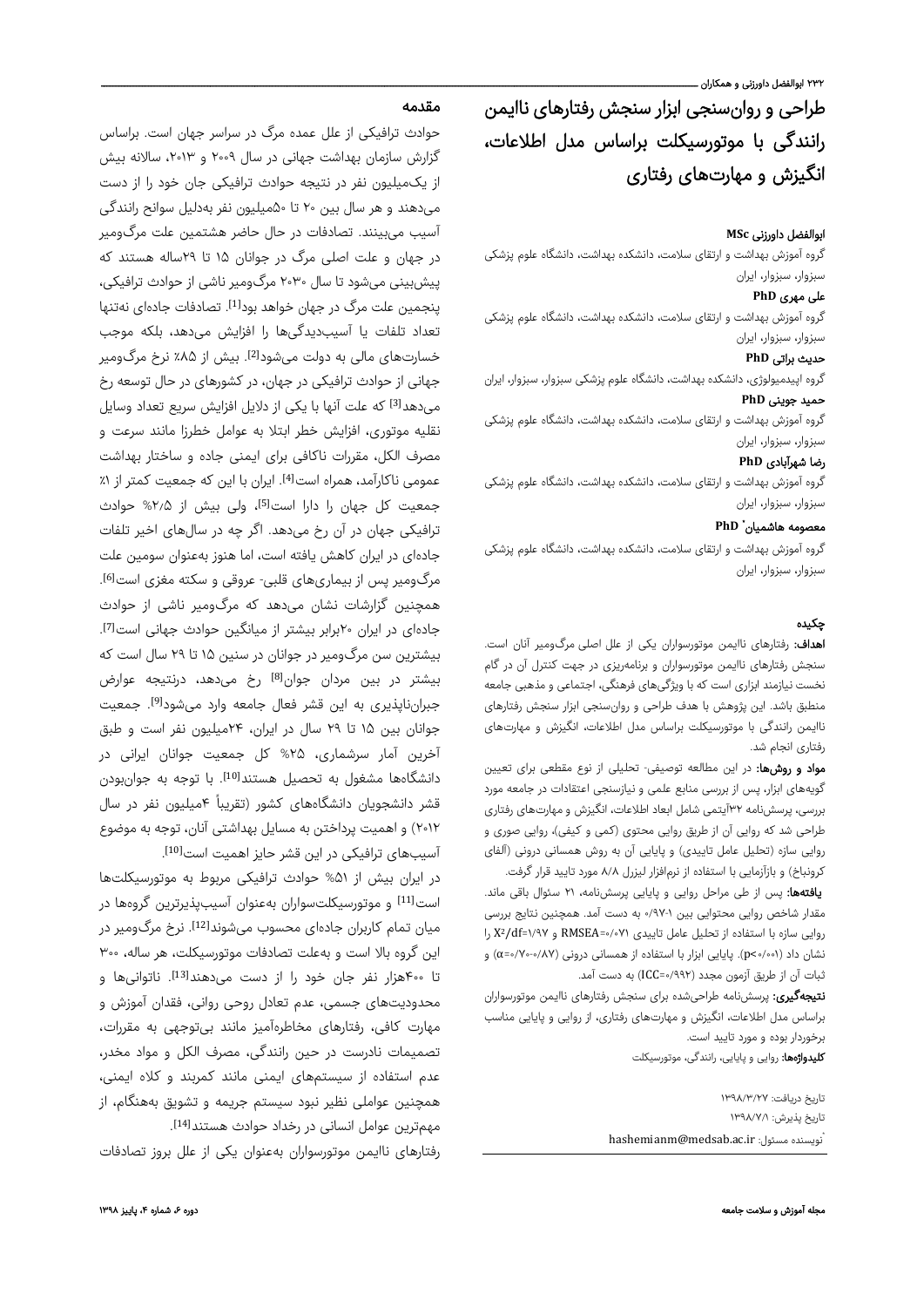## ـ طراحی و روانسنجی ابزار سنجش رفتارهای ناایمن رانندگی با موتورسیکلت براساس مدل اطلاعات ... ۲۳۳



شکل ۱) مدل فرضی سازههای مدل اطلاعات، انگیزش و مهارتهای رفتاری در ارتقای رفتار ایمن رانندگی با موتورسیکلت در دانشجویان موتورسوار<sup>[17]</sup>

در این مدل سه عامل اصلی اطلاعات، انگیزه و مهارتهای رفتاری، رفتارهای بهداشتی را تعیین میکند. اطلاعات مربوط به دانش افراد است. انگیزش شامل دو عامل است: انگیزش شخصی، به مثابه نگرش مثبت به رفتارهای ایمن و اعتقاد به این که این رفتارها مفید هستند، و انگیزش اجتماعی که شامل حمایت اجتماعی درکشده و هنجارهای اجتماعی برای درگیرشدن در رفتارهای ایمن است. در نهایت، مهارتهای رفتاری نشاندهنده توانایی و خودکارآمدی در انجام رفتارهای ایمن هستند<sup>[18]</sup>. این مدل فرض میکند که فرد باید اطلاعات خوب، انگیزش مثبت و مهارتهای رفتاری صحیح را برای ایجاد رفتار ییشگیرانه داشته باشد<sup>[19]</sup>. جمعآوری اطلاعات و سنجش هر یک از متغیرهای مدل و همچنین ارزیابی مداخلات آموزشی با استفاده از مدل اطلاعات، انگیزش و مهارتهای رفتاری، در گام نخست مستلزم استفاده از ابزاری روا و مبتنی بر فرهنگ بومی ایران است که با خصوصیات دموگرافیک و ارزشهای اجتماعی و جمعیت هدف، تناسب داشته باشد.

با توجه به بالابودن جمعیت جوان در ایران<sup>[11]</sup>، و این که قشر موتورسوار، اکثراً در سنین جوانی هستند<sup>[9]</sup> و همچنین لزوم انجام مداخلات در زمینه اصلاح رفتارهای ناایمن موتورسواران در کشور و البته فقدان ابزار مبتنی برمدل که از روایی و پایایی مناسب برخوردار باشد، این مطالعه با هدف طراحی و روانسنجی ابزار سنجش رفتارهای ناایمن رانندگی با موتورسیکلت براساس مدل اطلاعات، انگیزش و مهارتهای رفتاری انجام شد.

## مواد و روشها

این مطالعه توصیفی- تحلیلی از نوع مقطعی در سال ۱۳۹۷ در شهر سبزوار روی ۲۱۰ نفر از دانشجویان موتورسوار انجام شد. جامعه مورد بررسی از دانشجویان دانشگاههای شهر سبزوار بودند که با روش نمونهگیری خوشهای دومرحلهای انتخاب شدند. بدین صورت که ابتدا از بین ٧ دانشگاه موجود در شهر سبزوار، بهصورت تصادفی دو دانشگاه (دانشگاه آزاد اسلامی و دانشگاه فنی امامخمینی) انتخاب و براساس جمعیت دانشجویان واجد شرایط، تعداد نمونهها مشخص شدند. معیارهای ورود به مطالعه، دانشجویانی بودند که دارای موتورسیكلت بوده و حداقل یك سال از موتورسیكلت استفاده میکردند و همچنین دارای رضایت آگاهانه و داوطلبانه برای شرکت در مطالعه بودند. پیشنویس سئوالات پرسشنامه براساس سازههای مدل اطلاعات، انگیزش و مهارتهای رفتاری به روش جستوجو در پایگاههای اطلاعرسانی و مطالعه منابع علمی در ایران و خارج از کشور، بررسی پرسشنامهها و مطالعات مشابه و نیازسنجی اولیه در مورد باورهای دانشجویان در رابطه با انجام رفتارهای پیشگیریکننده رانندگی ناایمن با موتورسیکلت تدوین شد. نیازسنجی بهصورت سئوالات باز براساس سازههای مدل صورت گرفت. نظرات تا رسیدن به اشباع جمعآوری شد. سپس براساس نتایج مذکور و نتایج مرحله بررسی متون و رعایت اصول مربوط به طراحی ابزار، پیشنویس پرسشنامه مدل اطلاعات، انگیزش و مهارتهای رفتاری با ۳۲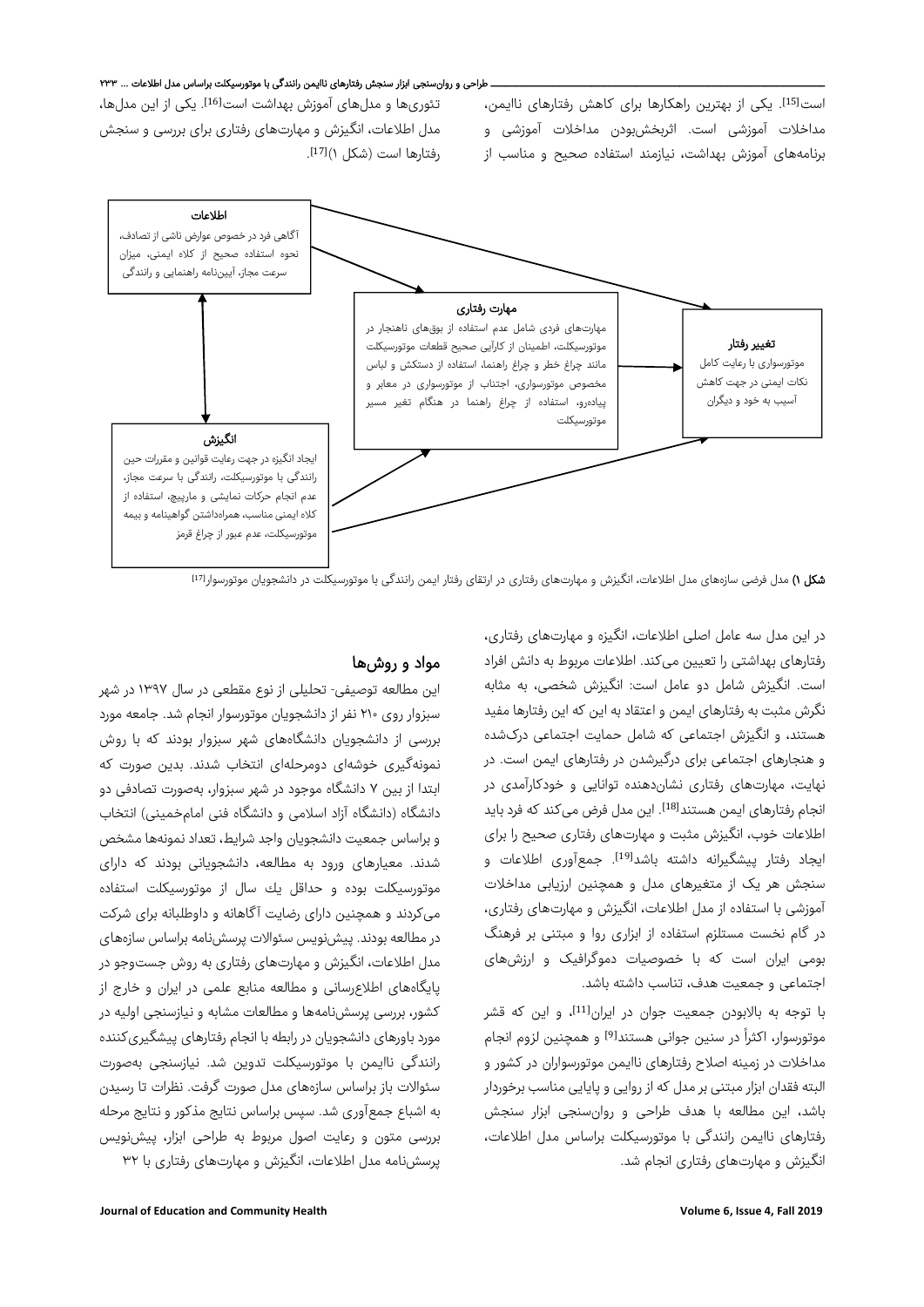## ۲۳۴ ابوالفضل داورزنی و همکاران ــ

سئوال شامل ۸ سئوال برای سازه اطلاعات، ۱۲ سئوال برای سازه انگیزش و ۱۱ سئوال برای سازه مهارتهای رفتاری با طیف لیکرت از نمره یک تا ۵ طراحی شد.

از نظر ملاحظات اخلاقی به جامعه مورد بررسی توضیح داده شد که میتوانند در هر مرحله بدون ارایه دلیل، محیط پژوهش را ترک کنند و از آنان که تمایل به شرکت در مطالعه داشتند، رضایتنامه آگاهانه کتبی اخذ شد.

روانسنجی ابزار بهصورت ذیل انجام شد:

روایی صوری: روایی صوری بهصورت کیفی و کمی انجام شد. بهمنظور انجام روایی صوری کیفی مصاحبهای با ۱۰ نفر از دانشجویان موتورسوار ۲۰-۳۵ساله بهصورت چهرهبهچهره انجام شد و میزان درک آیتمها و کلمات و وجود ابهام و احتمال وجود برداشتهای نادرست از آیتمها یا نارسایی در معانی کلمات و مشابهت سئوالات مورد بررسی قرار گرفت. در مرحله بعد، برای تعیین روایی صوری کمی از روش نمره تاثیر (score Impact (با فرمول "اهمیت×فراوانی (به درصد)=نمره تاثیر" استفاده شد؛ بدین صورت که گویهای که نمره آن مساوی یا بالاتر از ۱/۵ بود، حفظ میشد و گویههای دیگر حذف میشدند. همچنین برای محاسبه بخش کمی (نمره تاثیر)، افراد مورد مطالعه از نظر اهمیت هر کدام از گویهها براساس یک طیف لیکرت چهارگزینهای (کاملاً مربوط است؛ مربوط است، تا حدودی مربوط

. [20] است، مربوط نیست) به آن پاسخ دادند

روایی محتوی: بهمنظور تعیین روایی محتوی نیز از دو روش کیفی و کمی استفاده شد. در روش کیفی پرسشنامه پایلوت آمادهشده در اختیار پانل خبرگان که شامل ۱۱ نفر از متخصصان آموزش بهداشت بودند، قرار گرفت و از ایشان درخواست شد تا پرسشنامه را براساس معیارهای رعایت دستور زبان، استفاده از کلمات مناسب، قرارگیری آیتمها در جای مناسب خود، امتیازدهی مناسب، زمان تکمیل ابزار طراحیشده، تناسب ابعاد انتخابشده و سئوالات مربوط به سازهها، بررسی کرده و بازخورد لازم را ارایه دهند. در بررسی روایی محتوی به شکل کمی از دو شاخص نسبت روایی محتوی (CVR (و شاخص روایی محتوی (CVI (استفاده شد .برای تعیین CVR، از متخصصان خواسته شد تا هر سئوال پرسشنامه را در رابطه با محتوایی که از آن برداشت میشود به سه شکل ضروری، مفید یا غیرضروری تقسیمبندی کنند. پس از محاسبه CVR، مقادیر مساوی و بالاتر از ۰/۵۹ براساس جدول لاوشه مورد پذیرش قرار گرفت<sup>[21]</sup>. برای تعیین شاخص روایی محتوی از متخصصان خواسته شد که هر یک از آیتمها را براساس سه معیار سادگی، مربوطبودن و وضوح، بهصورت مجزا مورد بررسی قرار دهند. پس از محاسبه این شاخص مقادیر بالاتر از ۰/۷۹ مورد پذیرش واقع شد (جدول ۱) و اصلاحات لازم صورت پذیرفت.

جدول ۱) نتایج محاسبه نسبت روایی محتوی (CVR (پرسشنامه رفتارهای ناایمن رانندگی با موتورسیکلت براساس مدل اطلاعات، انگیزش و مهارتهای رفتاری

| نسبت روایی محتوی<br>سئوالات يرسشنامه                                                                                                               | پذیرش/عدم پذیرش |
|----------------------------------------------------------------------------------------------------------------------------------------------------|-----------------|
| سازه انگیزش                                                                                                                                        |                 |
| ۱- رانندگی با سرعت قانونی باعث میشود که همراهانم فکر کنند من کمجرات هستم.<br>$0/\Lambda Y$                                                         | پذيرش           |
| ۲- نرخ جریمههای تخلفات رانندگی زیاد نیست.<br>0/60                                                                                                  | عدم پذیرش       |
| ۳- تصمیم دارم از این به بعد در هنگام رانندگی به سرعت مطمئنه توجه بیشتری داشته باشم.<br>0/AY                                                        | يذيرش           |
| ۴- تصمیم دارم از این به بعد در زمان موتورسواری از کلاه ایمنی استفاده کنم.                                                                          | يذيرش           |
| ۵- تصمیم دارم از این به بعد قوانین راهنمایی و رانندگی (مانند سرعت زیاد، عدم رعایت قوانین ایستادن در پشت چراغ قرمز) را کاملأ رعایت<br>$\mathcal{L}$ | پذيرش           |
|                                                                                                                                                    |                 |
| ۶- تصمیم دارم از این به بعد از کلاه ایمنی مناسب و استاندارد استفاده کنم.<br>$\mathcal{L}$                                                          | پذيرش           |
| ۷- انجام حرکات نمایشی برای دوستان من، نشانه توانمندی بالای من است.<br>0/5                                                                          | يذيرش           |
| ۸- بهخاطر حفظ سلامتی خود و خانوادهام قوانین و مقررات راهنمایی و رانندگی را رعایت میکنم.<br>$\lambda$                                               | پذيرش           |
| ۹- با رعایت قوانین راهنمایی و رانندگی احساس ایمنی بیشتری میکنم.<br>0/5                                                                             | يذيرش           |
| ۱۰- با رعایت قوانین راهنمایی و رانندگی مثل بقیه افراد جامعه میتوانم به زندگی عادی خود ادامه دهم.<br>0/5                                            | يذيرش           |
| ١١- بیشتر افراد فامیل با رانندگی با سرعت مطمئن و آرام موافق هستند.<br>$0/\Lambda$ Y                                                                | يذيرش           |
| سازه اطلاعات                                                                                                                                       |                 |
| ۱۲- وقتی احساس سلامتی و شادی دارم میتوانم از کلاه ایمنی استفاده نکنم.<br>۶۵،۰                                                                      | عدم پذیرش       |
| ۱۳- من از عوارض بروز تصادف با موتورسیکلت (شکستگی، کوفتگی و غیره) در بدنم اطلاعات کافی دارم.<br>$\boldsymbol{\lambda}$                              | پذيرش           |
| ۱۴- من نحوه استفاده صحیح از کلاه ایمنی را میدانم.<br>0/5                                                                                           | پذيرش           |
| ۱۵- من میزان سرعت مجاز را در قسمتهای مختلف شهر میدانم.<br>0/5                                                                                      | يذيرش           |
| ۱۶- من از پیامدهای رفتارهای ناایمن حین موتورسواری (مانند سرعت زیاد، حرکات نمایشی و غیره) اطلاع کافی دارم.<br>0/5                                   | يذيرش           |
| ١٧- من آييننامه مقررات موتورسيكلت را حفظ هستم.<br>$0/\Lambda$ Y                                                                                    | يذيرش           |
| ۱۸- وقتی مشغله کاری دارم، استفاده از کلاه ایمنی را فراموش میکنم.<br>۶۵،۰                                                                           | عدم پذیرش       |
| سازه مهارتهای فردی                                                                                                                                 |                 |
| ۱۹- با احتیاط موتورسواری میکنم تا به خود و دیگران آسیب نرسانم.<br>١                                                                                | يذيرش           |
| ۲۰- قبل از سوارشدن موتور، از اعتبار بیمه خود مطمئن میشوم.<br>0/AY                                                                                  | پذيرش           |
| ۲۱- برای زودتر رسیدن به مقصدم مسیرهای خلاف قوانین را انتخاب میکنم.<br>0/60                                                                         | عدم پذیرش       |
| ۲۲- چراغهای موتورسیکلت (چراغ راهنما، چراغ عقب و جلو، چراغ خطر) را برای اطمینان از کارآیی مناسب، قبل از سوارشدن چک میکنم.<br>$\lambda$              | پذيرش           |
| ۲۳- من از رانندگی با موتورسیکلتم در معابر و پیادهروها اجتناب میکنم.<br>$\mathcal{N}$                                                               | يذيرش           |
| ۲۴- قصد خود را در هنگام تغییر مسیر، با زدن بهموقع کلید راهنمای موتورسیکلت اعلام میکنم.<br>$0/\Lambda Y$                                            | يذيرش           |
| ۲۵- من از بوق،های ناهنجار در هنگام موتورسواری استفاده نمیکنم.<br>$\mathcal{N}$                                                                     | يذيرش           |
| ۲۶- من قبل از رانندگی با موتورسیکلت از مواد مخدر یا الکل استفاده نمیکنم.<br>0/60                                                                   | عدم يذيرش       |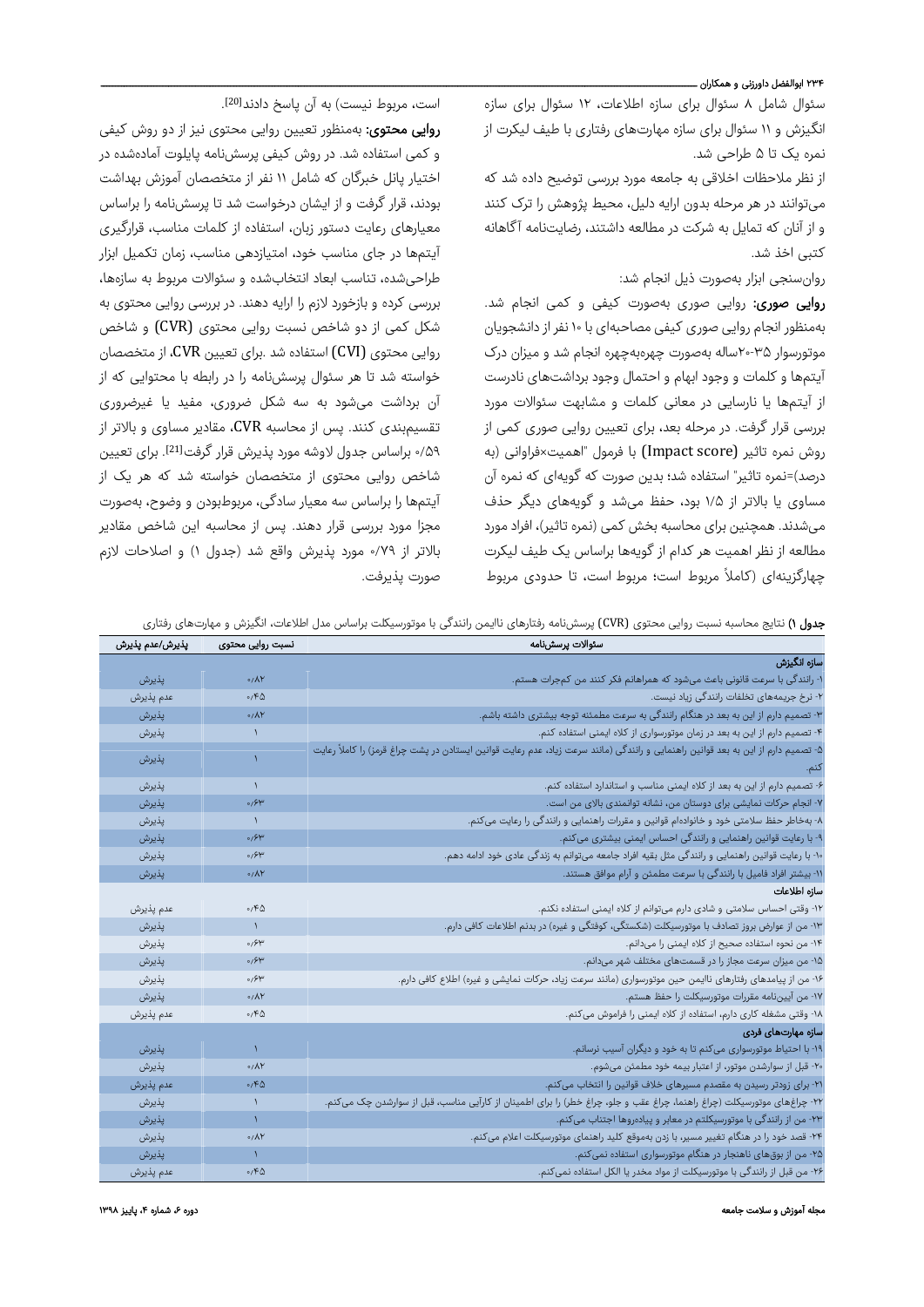روایی سازه: حجم نمونه در تحلیل عاملی (CFA) بسیار حائز اهمیت است. در زمینه محاسبه حجم نمونه عقاید متفاوتی وجود دارد و در متون مختلف به قوانین سرانگشتی برای محاسبه حجم نمونه بهعنوان مثال حداقل ۳۰۰ نمونه استناد میشود. برتسیماس و همکاران بیان میکنند که حجم نمونه برای تحلیل عاملی باید بیش از ۱۰۰ نفر باشد<sup>[22]</sup>، اما *لی و کامری* برای حجم نمونه نظر دیگری دارند، آنان حجم نمونه ۱۰۰ را ضعیف، ۲۰۰ را نسبتاً خوب، ۳۰۰ را . خوب، ۵۰۰ را خیلی خوب و ۱۰۰۰ و بیشتر را عالی معرفی کردهاند[23] در این مطالعه تعداد نمونه لازم برای تعیین روایی سازه و انجام تحلیل عامل تاییدی با توجه به ۲۱ آیتم پرسشنامه، با درنظرگرفتن . [24] ۵-۱۰ نمونه به ازای هر گویه، تعداد ۲۱۰ نمونه در نظر گرفته شد سپس روایی سازه در نرمافزار لیزرل ۸٫۸ انجام شد.

**پایایی:** برای سنجش پایایی پرسشنامه از دو روش همسانسازی درونی و بازآزمایی (آزمون- آزمون مجدد) استفاده شد. همسانی درونی پرسشنامه در یک نمونه ۳۰نفری از موتورسواران دانشجو که دارای شرایط مطالعه بودند و با استفاده از اندازهگیری ضریب آلفای کرونباخ تعیین شد. برای تعیین ثبات پرسشنامه، تعداد ۲۶ نفر از موتورسواران دانشجو به فاصله دو هفته پرسشنامه را تکمیل نمودند و ثبات پرسشنامه براساس ضریب همبستگی درونطبقهای (ICC( که بیشترین استفاده را در روشهای اعتبارسنجی پرسشنامه دارد<sup>[25]</sup>، محاسبه شد. بهمنظور تجزیه و تحلیل دادهها از نرمافزار 18 SPSS استفاده شد.

## یافتهها

میانگین سنی دانشجویان ۲۵/۸۲±۲/۴۲ سال بود. %۱۱٫۰ آنها متاهل ً و %۸۹٫۰ مجرد بودند. از نظر داشتن گواهینامه موتورسواری اکثرا (%۷۹٫۰) دارای گواهینامه بودند.

روایی صوری: در روایی صوری کیفی تغییرات کوچکی در ادبیات بعضی آیتمهای پرسشنامه اولیه داده شد. دو آیتم از سئوالات نیز مشابه بودند که در هم ادغام شدند. در روایی صوری کمی پس از محاسبه شاخص امتیاز تاثیر آیتم، ۴ آیتم بهدلیل کسب نمره تاثیر کمتر از ۱/۵ حذف شدند و تعداد آیتمها از ۳۲ تا به ۲۷ سئوال رسید.

روایی محتوی: در روایی کیفی محتوی براساس نظرات اخذشده پانل خبرگان، گویهها مورد بازنگری قرار گرفت و اصلاحات ضروری در گویهها اعمال شد. در روایی کمی محتوی دو شاخص نسبت روایی محتوی و شاخص روایی محتوی محاسبه شد. در نسبت روایی محتوی، با توجه به تعداد پانل متخصصان (۱۱ نفر) حداقل CVR مورد قبول ۰/۵۹ بود. طبق امتیازات دادهشده توسط متخصصان حذف شدند و نهایتا ۲۴ ً تعداد ۳ آیتم بهدلیل نمره کمتر از ۰/۵۹ آیتم باقی ماند. در محاسبه شاخص روایی محتوی، با توجه به مقدار شاخص روایی محتوای بالاتر از ،۰/۷۹ تعداد ۳ آیتم حذف شد. در نهایت پرسشنامهای که برای تعیین اعتبار سازه به مرحله بعدی وارد شد پرسشنامه ۲۱سئوالی بود. مقدار شاخص CVI بین ۰/۹۷-۱ و نسبت CVR با میانگین ۰/۸۸ به دست آمد.

نتایج تحلیل عامل تاییدی نشاندهنده اثر متغیرهای پنهان روی هم براساس مدل اطلاعات، انگیزش و مهارتهای رفتاری بود و اثر متغیرهای آشکار و پنهان نیز در اکثریت سازهها معنیدار بود .( $p<\circ/\circ\Delta$ )

همچنین نسبت مجذور کای به درجه آزادی در مدل کمتر از ۲ و نیز شاخص ریشه میانگین مجذور خطای تقریب (RMSEA (برابر ۰/۰۷۱ بود (۰/۰۰۱>p؛ جدول ۲).

**سازگاری درونی و ثبات:** ضریب آلفای کرونباخ برای سازهها، بهطور میانگین بین ۰/۷ تا ۰/۸۷ بود و همچنین برای کل پرسشنامه، ضریب آلفای کرونباخ ۰٫۸۳۶ به دست آمد. مقدار شاخص ICC برای کل پرسشنامه نیز ۰/۹۹۲ به دست آمد که به تفکیک سازه برای هر کدام از سازهها محاسبه شد (جدول ۳).

جدول ۲) آمارههای برازش برای تایید روایی سازههای مدل اطلاعات، انگیزش و مهارتهای رفتاری

| مقادير             | شاخصها                                  |
|--------------------|-----------------------------------------|
| <b>M90/7W</b>      | مجذور کای (X2)                          |
| ۱۹۸                | درجه آزادی (df)                         |
| 1/97               | نسبت مجذور کای به درجه آزادی (X2/df)    |
| $\circ$ /9 $\circ$ | شاخص نیکویی برازش تعدیل،یافته (AGFI)    |
| $\delta/\lambda$ ۹ | شاخص نیکویی برازش (GFI)                 |
| 0/0                | ریشه میانگین مربعات خطای برآورد (RMSEA) |

جدول ٣) نتایج بازآزمایی (آزمون- آزمون مجدد) برای تعیین پایایی پرسشنامه

| شاخص ها            | سازه اطلاعات | سازه انگیزش  | سازه مهارتهای رفتاری |  |
|--------------------|--------------|--------------|----------------------|--|
| ضريب ICC           | 0/91         | $P(\lambda)$ | 0/95                 |  |
| سطح معنىدارى       | $o/$ ooo)    | o/oo         | o/oo                 |  |
| ضريب آلفاى كرونباخ | 0/AY         | 0/9F         | $\circ$ /Y $\circ$   |  |

## بحث

مروری بر مطالعات گذشته نشان میدهد که ابزار مناسبی براساس این تئوری برای تبیین رفتارهای ناایمن موتورسواری، در ایران وجود ندارد، لذا این مطالعه با هدف طراحی و روانسنجی ابزار مناسب در این زمینه انجام شد.

در روایی صوری، ادبیات بعضی از آیتمها مطابق نظر شرکتکنندگان تغییر پیدا کرد و ۴ آیتم بهعلت کسب نمره تاثیر کمتر از ۱/۵ حذف شدند. از آنجا که فقط تعداد ۳ سئوال از مجموع ۳۲ سئوال در این مرحله حذف شدند، بنابراین میتوان نتیجه گرفت که متن پرسشنامه ساده و قابل فهم بوده است. از آنجایی که روایی محتوی پیشنیاز سایر رواییها و حیاتیترین گامها در فرآیند طراحی پرسشنامه است<sup>[25]</sup>، ابتدا در این مطالعه از یکی از روشهای بررسی روایی محتوایی یعنی محاسبه شاخصهای CVI و CVR استفاده شد. بررسی روایی محتوای پرسشنامه توسط متخصصان، یکی از بهترین راههای گردآوری شواهد در حمایت از یک ابزار است و استفاده از دیدگاههای متخصصان در مطالعات سبب دستیابی به پسخوراند مناسب در زمینه کیفیت ابزار خواهد شد<sup>[26]</sup>. به همین جهت برای تعیین اعتبار ابزار از ۱۱ نفر در پانل متخصصان بهره گرفته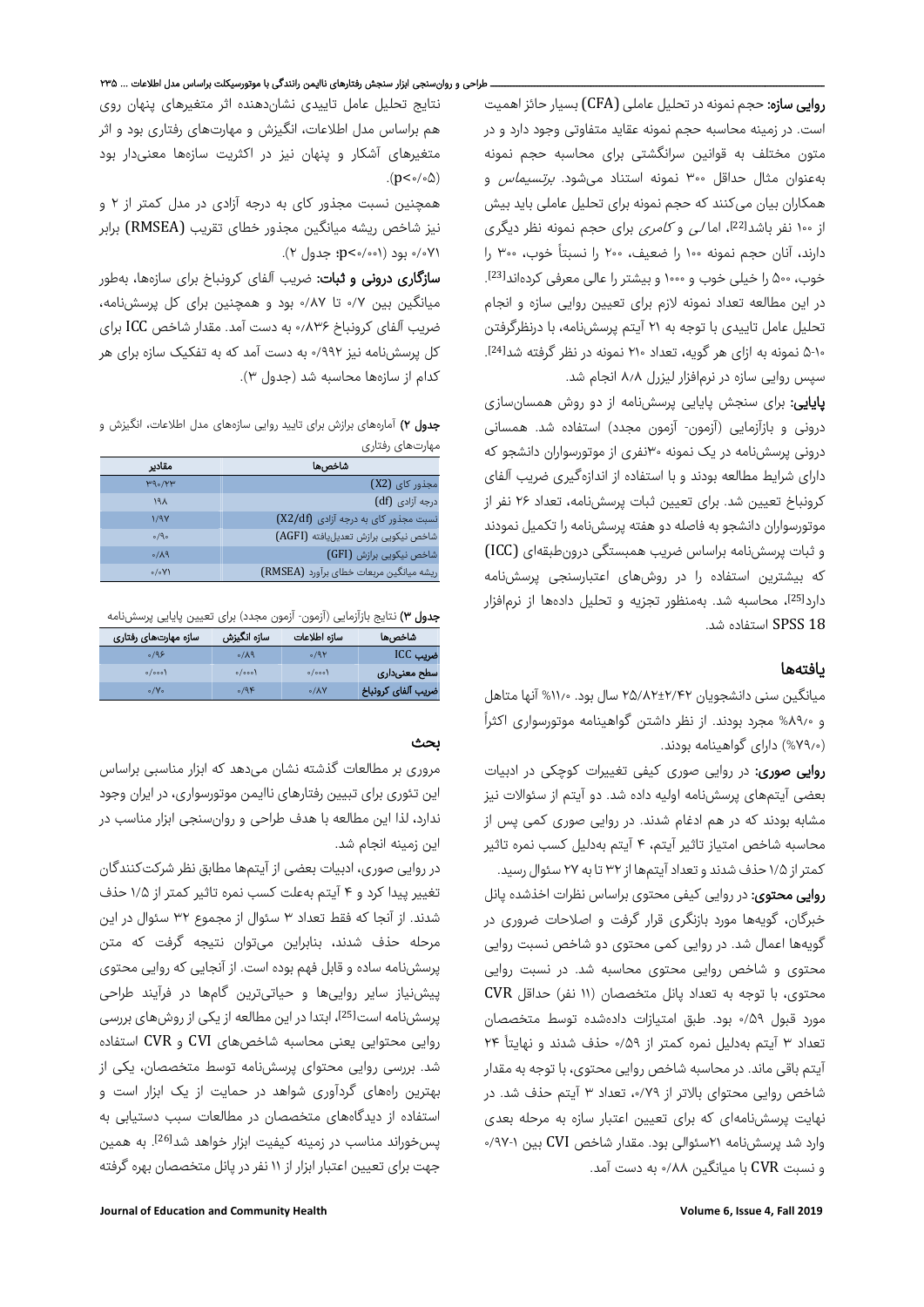## ۲۳۶ ابوالفضل داورزنی و همکاران ــــ

شد. در این مرحله نکات ارزشمند و متنوعی از نظرات افراد به دست آمد و با تعیین نسبت اعتبار محتوی و شاخص اعتبار محتوی، اعتبار محتوای ابزار با اعداد قابل قبولی مورد تایید قرار گرفت که براساس نتایج بهدستآمده مقدار برای اکثر سئوالات برابر با یک بود که حاکی از اعتبار بالای پرسشنامه بود و CVI برابر ۰/۸۸ به دست آمد که نشاندهنده روایی محتوای قابل قبول پرسشنامه بود<sup>[26]</sup>.

در پژوهش حاضر برای تعیین اعتبار سازه از آزمون تحلیل عامل تاییدی استفاده شد. یکی از بهترین شاخصهای برازندگی مدلهای معادلات ساختاری در تحلیل عامل تاییدی، شاخص برازندگی با محاسبه ریشه میانگین مجذور خطای تقریب است. این معیار بهعنوان اندازه تفاوت برای هر درجه آزادی تعریف شده است که برای مدلهایی که برازندگی خوبی داشته باشند این مقدار میبایست کمتر از ٠/٠٥ باشد. مقادیر بالاتر از ٠/٠٨ نشاندهنده خطای معقولی در تقریب است<sup>[20]</sup>. خروجی لیزرل در مطالعه حاضر ٠٧١ را نشان داد. از آنجا که هرچه این شاخص کمتر باشد، مدل از برازش مناسبتری برخوردار است، لذا میتوان ادعا نمود که این مدل از برازش خوبی برخوردار است.

برای تعیین پایایی و ثبات ابزار از روشهای همسانی درونی (آلفای کرونباخ) و تعیین ICC استفاده شد. در همسانی درونی همواره مطلوب است که اعتبار نمرههای آزمون مورد استفاده در تحقیق، بالا باشد و آلفای کرونباخ، روشی است که بهطور گسترده برای محاسبه اعتبار نمرات آزمونها مورد استفاده قرار میگیرد. از طرفی دیگر مطلوب است که متخصصان بالینی در مورد آزمونهایی که برای تصمیمگیری درباره افراد به کار میبرند، انتظار همبستگیهای ۰/۹ یا بالاتر را داشته باشند، در حالی که همبستگیهای ۰/۷ یا بالاتر معمولاً برای هدفهای پژوهشی کفایت میکند<sup>[27]</sup>. در این مطالعه ضریب آلفای کرونباخ برابر ۰/۸۳۶ به دست آمد. این یافتهها با نتایج سانگ و همکاران[28] و کلاسن و همکاران[29] نیز هماهنگ است. با توجه به ضریب بالای کل آلفای کرونباخ در پرسشنامه (۰/۸۳۶)، میتوان گفت که این نتایج بیانگر همسانی درونی بالای پرسشنامه است و همچنین بیانگر آن است که علاوه بر این که پرسشنامه برای اهداف پژوهشی مناسب است، میتواند برای اهداف مداخلهای نیز از کفایت لازم برخوردار باشد. نتایج بهدستآمده از دوبار اجرای آزمون به فاصله دو هفته، ثبات پرسشنامه مذکور را برای سازههای مدل بین ۰/۸۹۶ تا ۰/۹۶۳ و برای کل ابزار ۰/۹۹۲ نشان داد. این نتایج بهدستآمده قابل قبول بوده و با نتایج *سانگ* و همکاران که مقدار شاخص ICC، ۸۱/۰ به دست آمد، همخوانی دارد<sup>[30]</sup>. همچنین این نتیجه نشان داد که ضریب پایایی این ابزار در این روش عالی است؛ چرا که *دی کرون* و همکاران ضریب همبستگی درونطبقهای . [31] ۰/۷۵-۱ را در حد عالی معرفی کردهاند

بهطور کلی، نتایج این مطالعه نشاندهنده استحکام و اعتبار لازم برای سنجش رفتارهای ناایمن موتورسواران مورد مطالعه است. در طراحی این پرسشنامه تلاش شده است تعداد سئوالات آن کم باشد تا استفاده از آن برای موتورسواران، وقتگیر و خستهکننده

نباشد. آیتمهای پرسشنامه، در مراحل مختلف، براساس نظرات متخصصان و گروه هدف، اصلاح شده است تا نهایتاً به آیتمهایی برسیم که برای موتورسواران دارای موقعیت اجتماعی، تحصیلی و فرهنگی متفاوت قابل درك و قابل قبول باشد. بنابراین کوتاهبودن آیتمها و همچنین داشتن روایی و پایایی مناسب، از نقاط قوت این پرسشنامه است.

از محدودیتهای مطالعه حاضر میتوان به دشواری طرح آیتمهای مرتبط با سنجش سازه انگیزش مورد نظر براساس مدل اطلاعات، انگیزش، مهارتهای رفتاری و تکمیل پرسشنامهها بهصورت خودگزارشی اشاره کرد.

از آنجایی که اعتبارسنجی ابزار فوق مورد تایید قرار گرفت، پیشنهاد میشود این ابزار بهعنوان یک ابزار استاندارد در مطالعات مختلف در زمینه رفتارهای غیرایمن مورد استفاده قرار گیرد.

## نتیجهگیری

ابزار سنجش سازههای مدل اطلاعات، انگیزش، مهارتهای رفتاری در مورد رفتارهای ناایمن موتورسواران از استحکام ساختار عاملی و پایایی قابل قبولی برخوردار است و میتواند برای پژوهشهای مرتبط در جامعه مورد نظر استفاده شود.

**تشکر و قدردانی:** از کلیه اعضای محترم شورای پژوهشی، کمیته اخلاق و همچنین دانشجویان دانشگاههای شهر سبزوار که در این مطالعه ما را یاری نمودند، قدردانی مینماییم.

تاییدیه اخلاقی: این مقاله برگرفته از پایاننامه کارشناسی ارشد آموزش بهداشت مصوب جلسه شورای پژوهشی مورخ ۹۷/۸/۲۱ و جلسه کمیته اخلاق دانشگاه علوم پزشکی سبزوار با کد .1397.057REC.MEDSAB.IR و شماره ثبت در مرکز ثبت کارآزمایی بالینی ایران (IRCT) با کد .است IRCT20181113041637N1

**تعارض منافع:** تعارض منافعی وجود ندارد.

**سهم نویسندگان:** ابوالفضل داورزنی (نویسنده اول)، نگارنده مقدمه/پژوهشگر اصلی/نگارنده بحث (%۲۵)؛ معصومه هاشمیان (نویسنده دوم)، روششناس/پژوهشگر اصلی/تحلیلگر آماری (%۲۰)؛ علی مهری (نویسنده سوم)، روششناس/پژوهشگر اصلی/تحلیلگر آماری (%۲۰)؛ حدیث براتی (نویسنده چهارم)، روششناس/تحلیلگر آماری (۱۵%)؛ حمید جوینی (نویسنده پنجم)، روششناس/پژوهشگر اصلی (%۱۰)؛ رضا شهرآبادی (نویسنده ششم)، روششناس/پژوهشگر اصلی (%۱۰)

**منابع مالی:** منابع مالی پژوهش حاضر توسط دانشگاه علوم پزشكی سبزوار تامین شده است.

## منابع

<sup>1-</sup> Gonzalez MPS, Escribano Sotos F, Tejada Ponce A. Impact of provincial characteristics on the number of